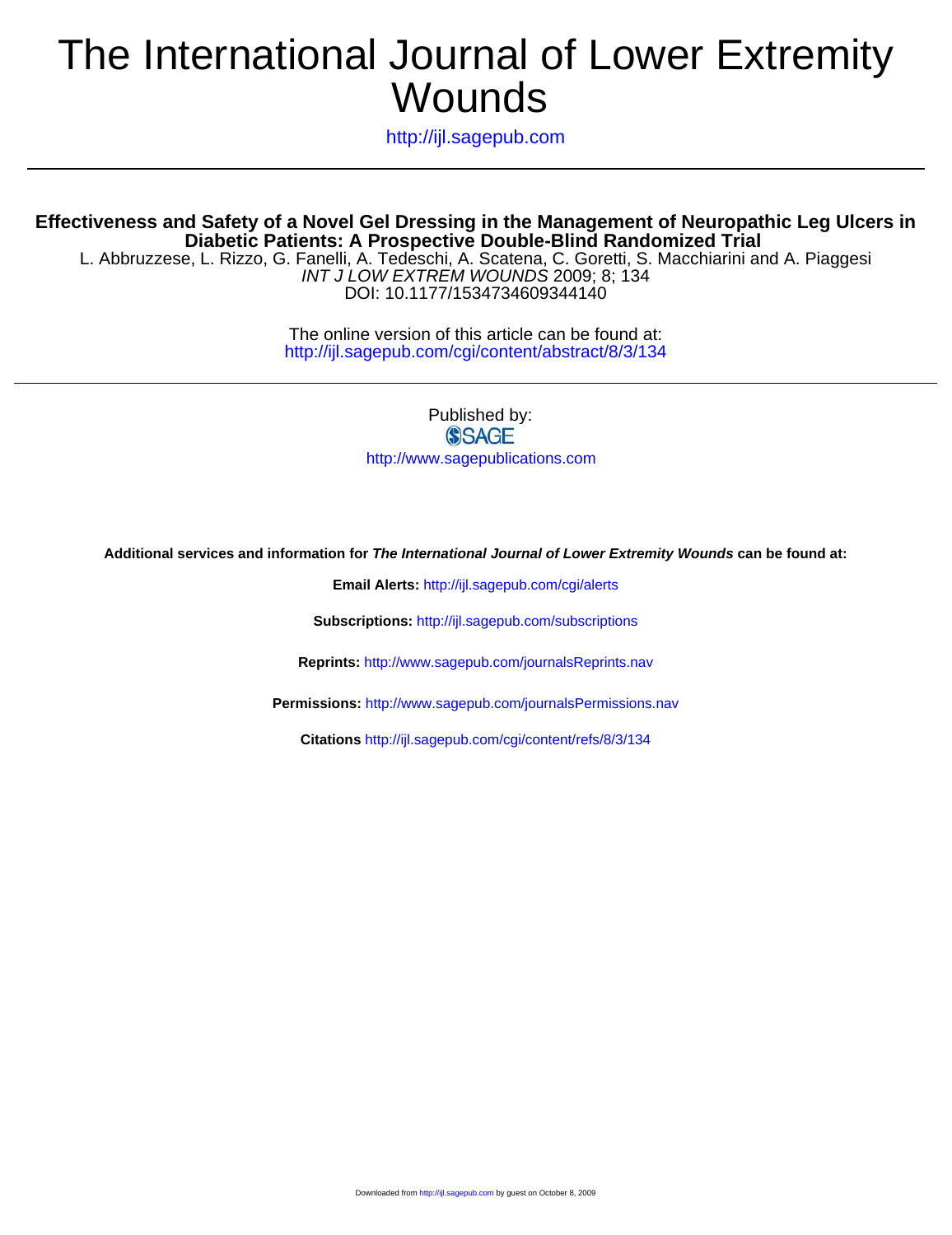# **Effectiveness and Safety of a Novel Gel Dressing in the Management of Neuropathic Leg Ulcers in Diabetic Patients: A Prospective Double-Blind Randomized Trial**

The International Journal of Lower Extremity Wounds 8(3) 134–140 © The Author(s) 2009 Reprints and permission: http://www. sagepub.com/journalsPermissions.nav DOI: 10.1177/1534734609344140 http://ijlew.sagepub.com



# **L. Abbruzzese, L. Rizzo, G. Fanelli, A. Tedeschi, A. Scatena, C. Goretti, S. Macchiarini, and A. Piaggesi**

## **Abstract**

Neuropathic leg ulcers (NLUs) affect more than 10% of diabetic patients with peripheral neuropathy and represent the most common cause of ulceration of the leg in these patients. Though their pathogenesis is well known, related to the chronic neuropathic edema, the management of NLUs, mainly based on elastocompression, is still controversial, with lower healing rates than nondiabetic venous leg ulcers. The authors tested if a novel gel formulation, containing amino acids and hyaluronic acid (Vulnamin<sup>®</sup> gel; Errekappa, Milan, Italy), will improve the outcomes of NLUs when used together with elastocompression. Thirty patients affected by NLU were randomized into 2 groups, both treated with 4-layer elastocompressive bandaging: patients in group A were topically treated with the application of Vulnamin® gel, whereas patients in group B received only the inert gel vehicle. The healing rate at 3 months was evaluated as the primary endpoint, whereas the secondary endpoints were healing time, reduction in ulcer area and ulceration score in 4 weeks, number of infective complications, and overall satisfaction of patients. Healing rate was significantly (*P* < .05) higher in patients in group A when compared with those in group B; healing time, patients' satisfaction, and reduction in ulcer area and ulceration score in 4 weeks were also higher in patients in group A. However, no significant differences were found in the prevalence of infections and other adverse events. The use of Vulnamin<sup>®</sup> gel with elastocompression is safe and effective in the management of NLUs of diabetic patients.

# **Keywords**

Diabetes; Ulceration; Wound healing; Aminoacids; Gel

Diabetic foot ulceration (DFU) is the most frequent form of ulcer in the foot in industrialized countries. DFU is the major determinant of lower limb amputations in diabetic patients, because up to 85% of all major amputations in diabetes are preceded by an ulcer.<sup>1,2</sup> The presence of frank DFU has been reported in 4% to 7% of the general population; it is estimated that up to 15% of people with diabetes will experience DFU at least once in their lifetime.<sup>3,4</sup> The pathogenesis of DFU is well understood; a number of different recognized factors act in synergy leading to ulceration. Peripheral neuropathy is the most important of these factors, with both motor and sensory components as well as autonomic components being involved in the pathogenesis of DFU. $5,6$ 

In a neuropathic leg, chronic edema resulting from persistent vasodilation secondary to the autonomic denervation of precapillary arterioles has been associated with chronic foot ulcers.7,8 This peculiar pattern of chronic ulceration is common among diabetic neuropathic patients, with a reported prevalence of  $20\%$  in selected populations.<sup>9-11</sup> Such lesions are also different from those caused by excess unrelieved plantar pressures.

The clinical course of neuropathic leg ulcers (NLUs) is similar to that of venous leg ulcers (VLUs). Their treatment based on elastic compression of the leg to reduce chronic edema is also similar to that of VLUs, although their prognosis has repeatedly reported to be less favorable with longer healing times than those associated with VLUs.<sup>12-14</sup>

University of Pisa, Pisa, Italy

#### **Corresponding Author:**

Alberto Piaggesi, MD, Diabetic Foot Section, Department of Endocrinology and Metabolism, University of Pisa, Via Paradisa 2, 56100 Pisa, Italy Email: piaggesi@immr.med.unipi.it Email: javiaragon@telefonica.net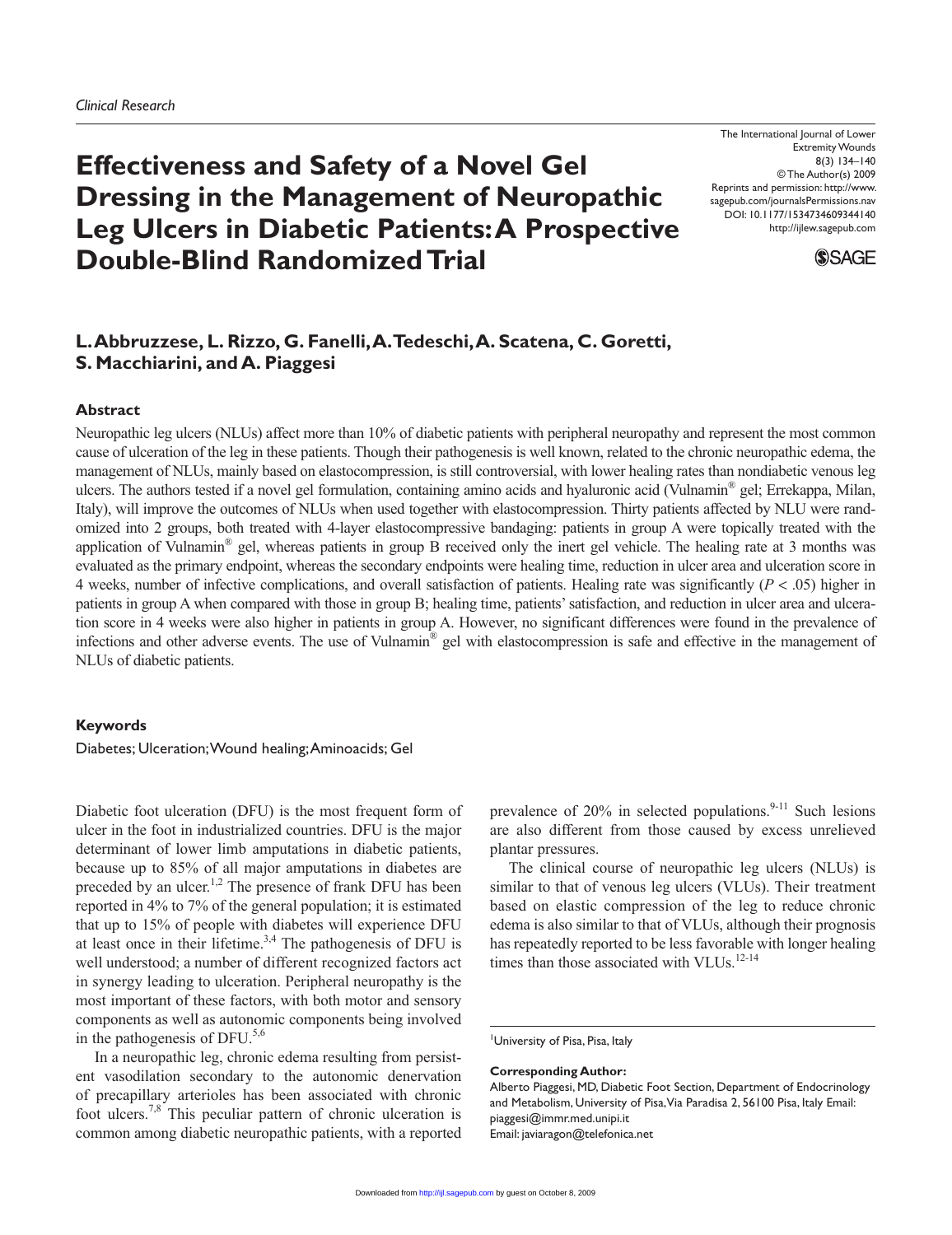Local conditions have been implicated in NLUs; these conditions are likely to be related to the chronic, low-grade inflammatory state present in diabetic chronic ulceration.<sup>15</sup> Thus, the management of the local aspect of the lesions, together with edema reduction, may play a role in determining the healing tendencies of NLUs. This report presents the potential of a topical gel Vulnamin® (Errekappa, Milan, Italy) in the management of NLUs.

# *Vulnamin® Gel*

Recently, a novel dressing, in the form of a metal cellulose gel containing the amino acids glycine, L-lysine, L-proline, Lleucine, and jaluronic acid, was proposed for the management of chronic ulcers of different pathologies.<sup>16</sup>

The favorable outcomes of Vulnamin<sup>®</sup> gel have been related both to the proenergetic role of the amino acids at the mitochondrial level and the downregulation of the proinflammatory cytokines present in the lesions. In the reparative phase, hyaluaronic acid acts like a provisional matrix scaffold and exerts an angiogeneic effect.<sup>17-22</sup> This report presents a prospective randomized controlled study designed to test the effectiveness and safety of Vulnamin® gel and elastic compressive bandages in the management of NLUs.

# **Materials and Methods**

All the patients presenting for the first time at our diabetes foot clinic during the calendar year 2007 were screened. The inclusion criteria were the following:

- More than 18 years of age
- Type 1 or type 2 diabetes mellitus for 5 years
- Have a frank NLU for more than 3 weeks
- Have all the 4 pulses palpable at the ankle

Exclusion criteria were ankle brachial pressure index <0.9 and infection. Infection was defined as the presence of 3 of the following signs:

- Local necrosis or secretion
- Local pain or tenderness
- Increase of local skin temperature
- Local edema or redness
- Systemic signs such as fever or leucocytosis

Others exclusions were left ventricular dysfunction (class III or IV according to the New York Heart Association classification), any other actual or previous ulcers in the foot or the leg in the past 6 months, current or previous history of deep venous thrombosis, serum creatinine >2 mg/dL, recent episodes of ketoacidosis or glycated hemoglobin >10% (normal values 4.1% to 6.1%), cancer, HIV positive, hepatitis C virus positive, and any systemic disease potentially interfering with the clinical course of tissue repair.

Forty-seven patients fulfilled the inclusion criteria, but only 30 were enrolled and participated in the study. Among the nonparticipants, 12 had concomitant limb ischemia, 10 had local infection or necrosis, 8 refused to give informed consent, 6 had previous ulcerations in the same leg, and 3 had serum creatinine >2 mg/dL.

After giving informed consent patients underwent a local clinical evaluation. Lesions were surgically debrided under local anesthesia to remove any nonviable tissue, opening all the sinuses and fistulae present after which hemostasis was performed. Ulcer contours were measured using a Visitrak® (Smith & Nephew, Hull, UK) planimetry system, photographed, and swabs taken for microbiology using the technique previously described to exclude the presence of infection.<sup>23,24</sup> Edema was assessed by measuring the circumference of the legs both at the ankle (at the intermalleolar line) and sural (5 cm below the fibular condilus) levels. All the measurements were performed by the same person using a metric tape with the patients lying supine.

The patients were then randomized into 2 different groups using a computer-generated randomization list. Patients in group A were treated with the local application of Vulnamin® gel and polyurethane film (Biocclusive® Gel (Systagenix Wound Care, Gargrave, UK), whereas patients in group B were treated with the inert vehicle of the gel and covered using the film. All patients received 4-layer compressive bandaging (Profore®, Smith & Nephew) using the technique described by Dale et al.<sup>25</sup> None of the patients had received 4-layer bandaging prior to entering the study. Both the active gel and the inert vehicle were prepared by the manufacturers and were identical, making it difficult to distinguish one from the other.

All clinical and local evaluations and measurements were carried out by a blinded trained podiatrist, with physicians being unaware of the treatment.

Patients were instructed to reduce the daily sodium intake and to reduce daily activities that required them to stand for long periods of time. Patients were followed-up at weekly intervals. At each control visit adverse events were recorded, measurements of ulcer contour and leg circumferences were repeated, and local clinical conditions for the presence of infection or any other complication examined. An evaluation of the local condition of the lesion was performed at baseline and at each control visit to determine a "lesion score" that included the following:

- Perilesional redness or edema  $(0 = \text{intense}; 1 = \text{mod-}$ *erate*; 2 = *absent*)
- Granulation tissue (0 = *absent*; 1 = *scarcely present*; 2 = *well represented*)
- Epithelization  $(0 = absent; 1 = initial; 2 = evolute)$
- Margins (0 = *infiltrated*; 1 = *not infiltrated*)
- Presence of debris or necrosis  $(0 = present; 1 =$ *absent*)

The compressive bandage was removed at the beginning of each control visit and a new one applied at the end of the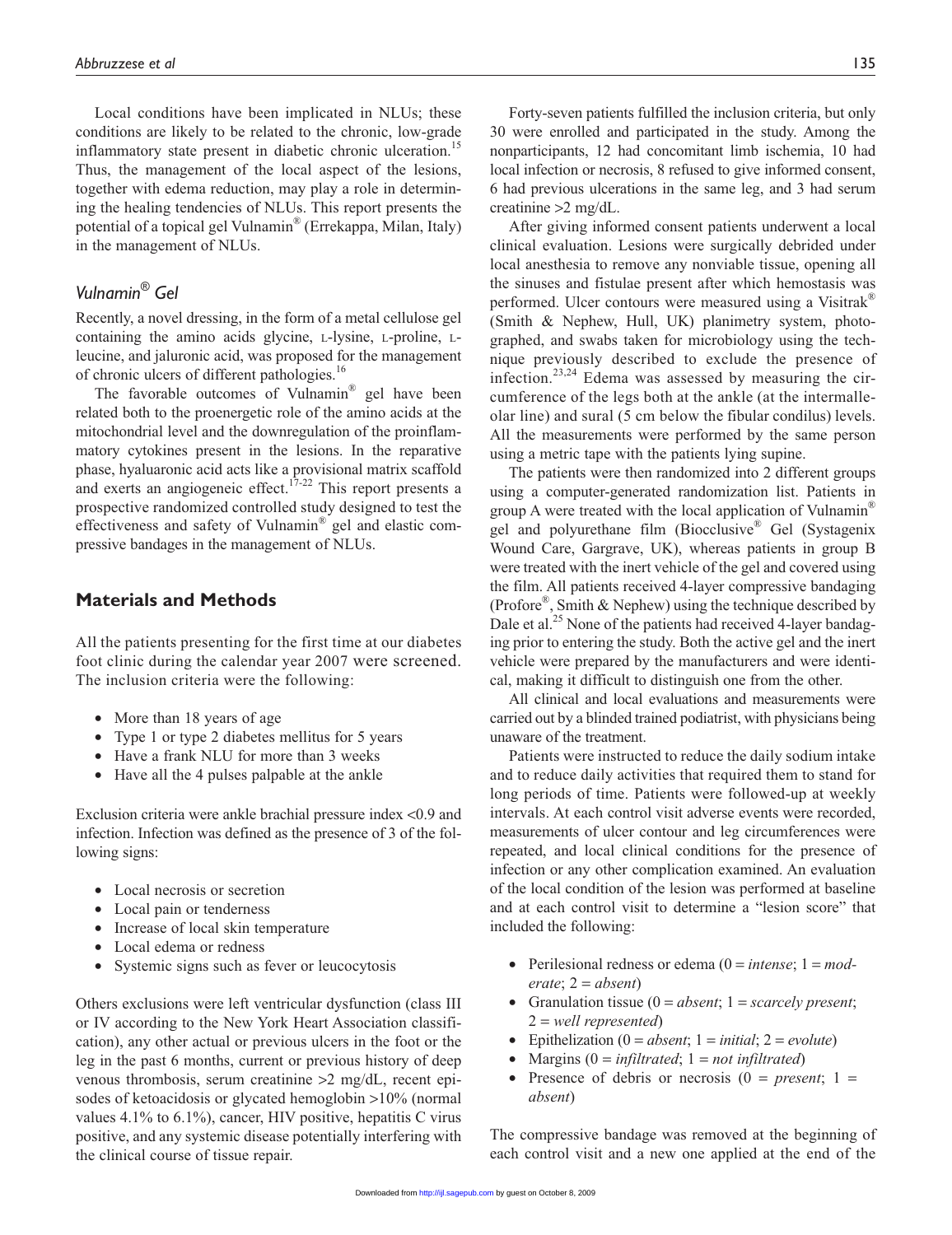|                                      | Group A        | Group B        | <b>ANOVA</b> |
|--------------------------------------|----------------|----------------|--------------|
| $N$ (DMI/DM2)                        | 15(2/13)       | 15(3/12)       | <b>NS</b>    |
| Age (years)                          | 61.8 $\pm$ 8.9 | $62.4 \pm 7.4$ | <b>NS</b>    |
| Duration of diabetes (years)         | $21.9 \pm 6.7$ | $19.8 \pm 4.2$ | <b>NS</b>    |
| $HbA1c$ $(\%)$                       | $8.8 \pm 1.0$  | $8.6 \pm 1.2$  | <b>NS</b>    |
| Ankle/brachial systolic ratio (ABPI) | $1.1 \pm 0.2$  | $1.0 \pm 0.1$  | <b>NS</b>    |
| Circumference at malleolus (cm)      | $25.8 \pm 8.3$ | $24.4 \pm 9.1$ | <b>NS</b>    |
| Circumference at calf (cm)           | $28.4 \pm 5.5$ | $29.7 \pm 4.2$ | <b>NS</b>    |

**Table 1.** Demographic and Clinical Features of Patients in Both Groups

NOTES: DMI = diabetes mellitus type 1; DM2 = diabetes mellitus type 2; NS = not significant; HbA1c = glycated hemoglobin; ABPI = ankle brachial pressure index.

**Table 2.** Ulcer Characteristics in Both Groups

|                            | Group A         | Group B         | <b>ANOVA</b> |
|----------------------------|-----------------|-----------------|--------------|
| Ulcer area $\text{(cm}^2)$ | $25.9 \pm 8.8$  | $27.3 \pm 10.4$ | <b>NS</b>    |
| Ulcer duration (weeks)     | $30.8 \pm 16.7$ | $22.9 \pm 18.6$ | P < 0.05     |
| Granulation tissue (%)     | $15.4 \pm 5.5$  | $18.3 \pm 10.1$ | <b>NS</b>    |

NOTE: NS = not significant.

visit; patients were followed-up for 3 months or until the lesion had healed.

At the end of treatment patients were requested to express their satisfaction regarding the treatment using a visual analogue scale ranging from 0 (*not satisfied at all*) to 10 (*maximally satisfied*).

The primary endpoint considered was the healing rate of the lesion at 3 months, whereas the secondary endpoints considered were healing time, reduction in ulcer area and ulceration score in 4 weeks, number of infective complications, and overall satisfaction of patients.

Data, expressed as mean  $\pm$  1 standard deviation, were analyzed by means of analysis of variance and Mann– Whitney test for nonparametric data for continuous variables;  $\chi^2$  test was used for dichotomic variables using a commercial statistical software (Statview, SAS Institute, Cary, IL) running on a personal computer.

# **Results**

The baseline clinical characteristics of patients randomized to the 2 groups are shown in Table 1. In Table 2, the features of the lesions after the initial debridement are shown at baseline for both groups. There were no significant differences in terms of demographics and clinical features of patients in both groups. Patients randomized in group A had a longer duration of ulcers ( $P < .05$ ) than those in group B; lesional areas overlapped between the groups.

Duplex scanning evaluation confirmed the absence of deep venous thrombosis in all patients and yielded evidence



**Figure 1.** Percentage variation (delta) in circumference at malleoulus (CM) and at calf (CC) in both groups at 4 weeks compared with baseline

of the presence of venous insufficiency, which was taken to be the cause of ulceration. Compressive bandaging was effective in reducing the edema of the legs in both groups. In Figure 1, the changes of circumference at malleolus and at calf are shown from baseline to 4 weeks later for both groups. Fourteen of 15 (93%) lesions healed in patients in group A in 3 month with 1 degree of freedom when compared with 9 of 15 (60%) in patients in group B ( $\chi^2$  = 6.9; *P* = .0084).

Healing times were faster in patients in group A when compared with those in group B (60.4  $\pm$  24.8 vs 79.9  $\pm$  18.6 days, *P* < .05), whereas no differences were observed in the number of infective complications in the 2 groups (4 in group A and 5 in group B) as well as in the number of the adverse events (see Table 3).

All the infections were treated with systemic antibiotic (amoxicillin clavulanate, 1 bid) and healed in less than 1 week in all cases; in no case did this require any interruption of the study protocol.

Ulcer areas after 4 weeks of treatment showed a significant ( $P < .05$ ) reduction in patients in group A (from 25.9  $\pm$ 8.8 cm<sup>2</sup> to 10.7  $\pm$  9.4 cm<sup>2</sup>, -58.7%), but not in patients in group B (from  $27.3 \pm 10.4$  cm<sup>2</sup> to  $20.9 \pm 12.6$  cm<sup>2</sup>,  $-23.4\%$ ), as shown in Figure 2.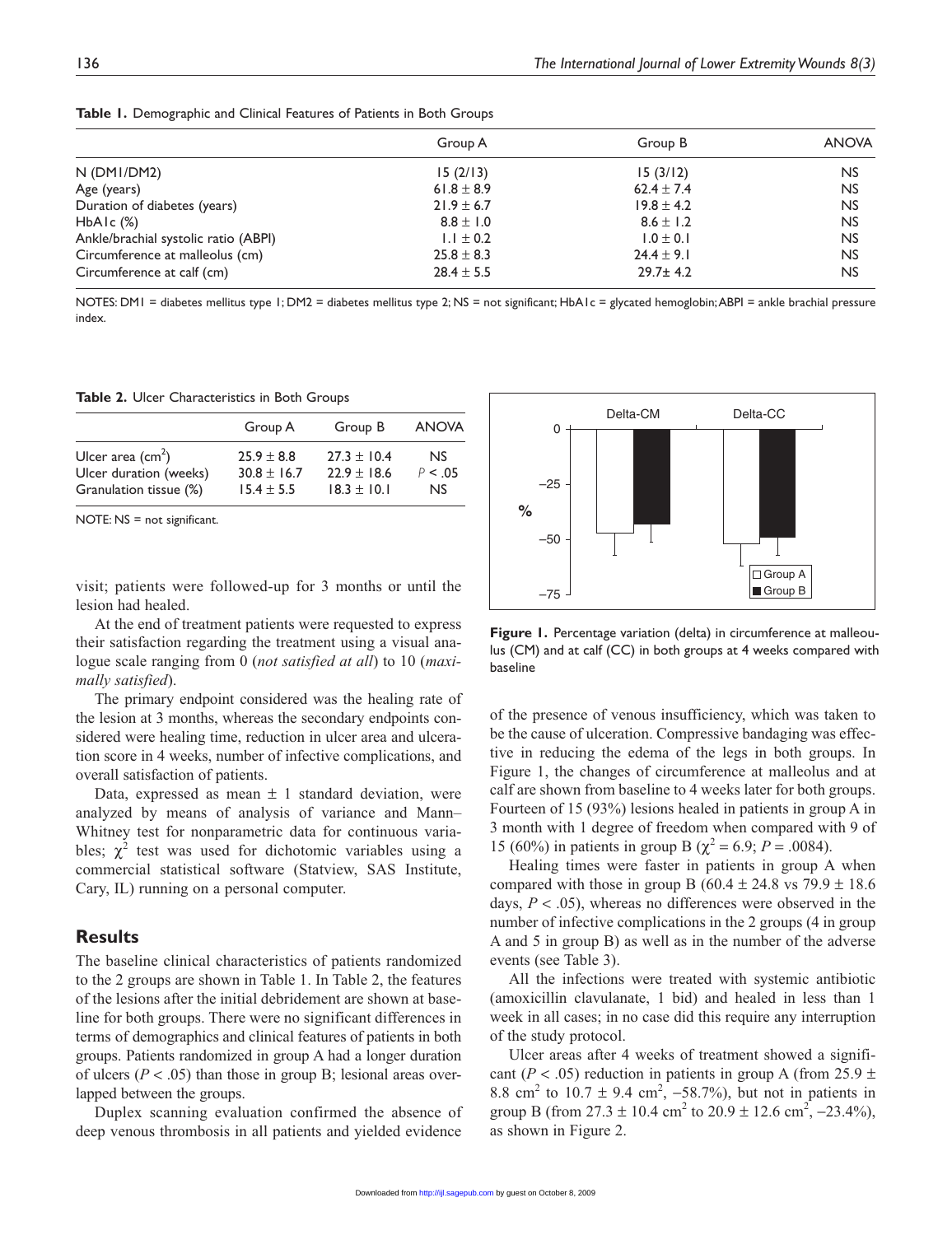**Table 3.** Adverse events in both groups

|                          | Group A     | Group B       | <b>ANOVA</b> |
|--------------------------|-------------|---------------|--------------|
| Infective episodes (n)   |             | 5             | NS.          |
| Pain/discomfort (report) | 3           | າ             | NS           |
| Maceration (n/changes)   | $0.3 + 0.1$ | $0.4 \pm 0.1$ | NS           |
| Skin sensitization (n)   |             |               | NS           |
| Odor (n)                 | O           |               | NS           |

NOTE: NS = not significant.

The percentage of lesional area covered by granulation tissue after 4 weeks of treatment was significantly higher in patients in group A when compared with those in group B  $(62.8 \pm 14.7\% \text{ vs } 28.3 \pm 10.2\%, P < .01)$ . Lesion score was significantly higher  $(P < .01$  for trend) in patients in group A when compared with those in group B, as shown in Figure 3. The overall satisfaction expressed by the patients was significantly higher in patients in group A than those in group B  $(8.2 \pm 1.1 \text{ vs } 6.7 \pm 2.2, P < .05)$ . Figure 4A-C shows a case of NLU treated with Vulnamin® gel.

# **Discussion**

This study demonstrates that Vulnamin® gel used with a 4-layer elastocompressive bandaging system is safe. At the 4-week time point, there was significant reduction in edema and ulcer area reduction in patients in group A. Also, at the same time point, more of the lesions were covered, which is in accord with reduction in ulcer areas. Over 12 weeks, there was significantly better ulcer healing in patients in group A when compared with those in Group B, who received the inert vehicle and 4-layer bandaging  $(P = .0084)$ .

As other studies have demonstrated, diabetic chronic ulcers are probably the most difficult to heal among chronic ulcerations, with a rate of healing that is lower than similar conditions in nondiabetic patients and with a higher frequency of recurrences and complications.12,14 It is accepted that good compression bandaging (the 4-layer system is an excellent example) is associated with a healing rate of the order of 40% of VLUs. In this study, we observed healing rates of 93% and 60% in patients in groups A and B, respectively, which suggests that both groups benefited from compression bandaging treatment.

Despite a common pathogenesis, though via different causes, NLUs are less prone to heal than VLUs and have an average healing time that is significantly longer, even when all the therapeutic strategies are correctly applied.

There are increasing evidences that the local biology of the chronic ulcer play a determining role in conditioning the clinical course of the lesions; the evolution toward a reparative phase, with a shift from a chronic attitude to a more healing pattern, is delayed and even ended in patients with DFU.<sup>12</sup>



**Figure 2.** Area of ulceration at baseline and after 4 weeks of treatment. Although patients in group A showed a significant reduction in lesional areas (−58.7%, *P* < .05), patients in group B showed no significant changes in this parameter



**Figure 3.** Lesion scores during the study in the 2 groups. Patients in group A showed a faster improvement than those in group B for all the items that composed the score (see text for details)

Loots et al<sup>15</sup> demonstrated how, compared with other models of chronic ulceration, diabetic models had a longer duration of the marker of chronic inflammatory state, characterized by the persistence of provisional matrix and expression of proinflammatory cytokines, like they were "frozen" in a lowgrade inflammatory condition. The same authors, in a more recent article, showed how autologous fibroblasts taken from the lesion and compared with fibroblasts coming from other sites from the same diabetic patient were less active, had a lower proliferative rate, and produced less collagen, as if influenced by the local milieu.<sup>26</sup>

We now know how chronic inflammation is strictly related to diabetes and other degenerative chronic diseases, in which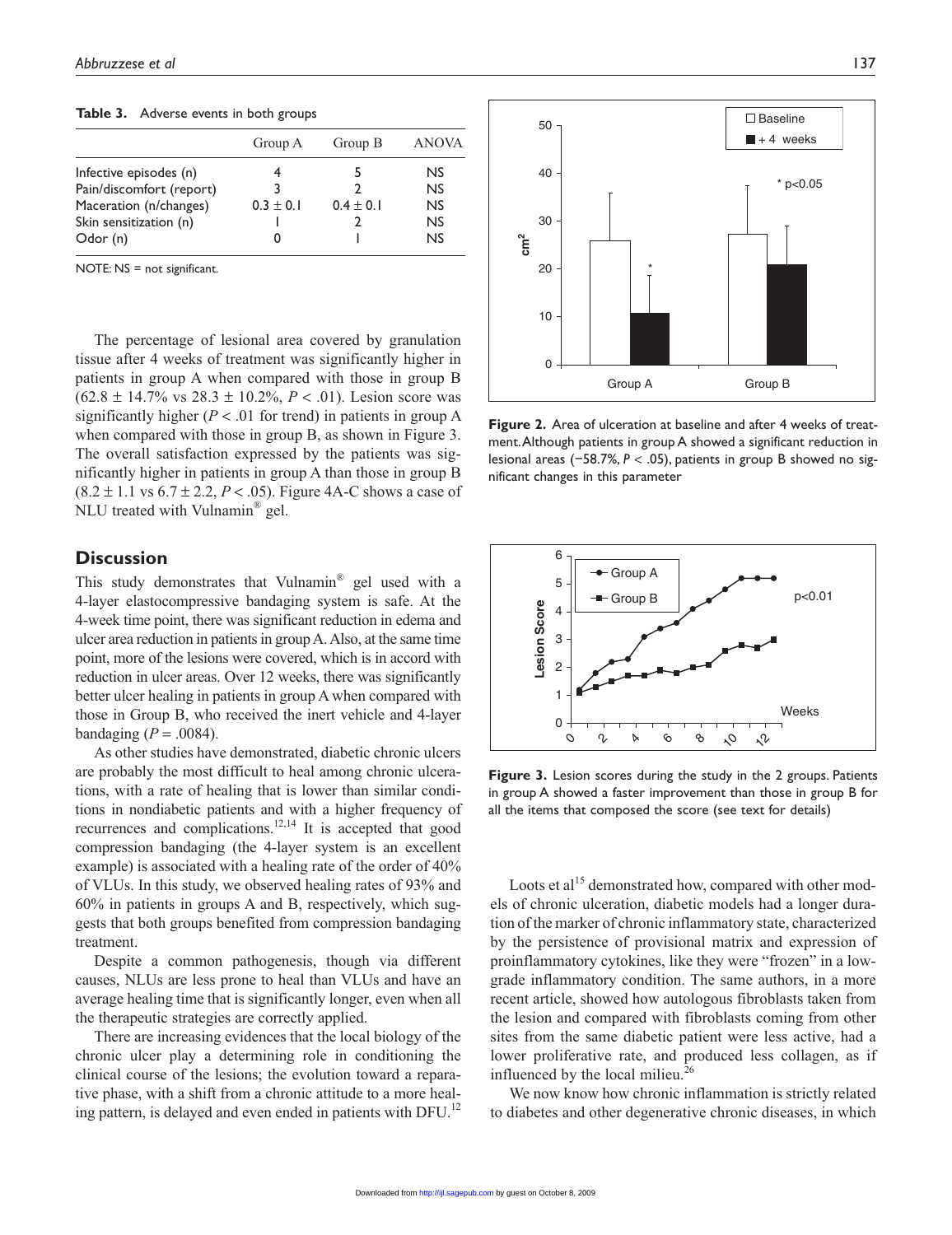

**Figure 4.** A clinical case treated with Vulnamin<sup>®</sup> gel. A, A lesion on the anterior surface of the leg is covered with Vulnamin<sup>®</sup> gel. B, Lesion covered with polyurethane film. C, The leg is bandaged with Profore®, a 4-layer elastocompressive bandaging system

it represents an important cofactor of morbidity and mortality. NLU is a typical complication of diabetes that relates to this model, where diabetes negatively conditions the



**Figure 5.** A histology sample of a lesion (hematoxylin–eosin staining, 200×) before (A) and after (B) 4 weeks of application of Vulnamin® gel. Whereas in "A" chronic inflammation elements are clearly identifiable, with a monocellular infiltration in all the layers of the lesions, in "B" new vessels and fibroblasts are conspicuously present suggesting a shift toward a healing pattern of the ulcer.

evolution of the lesion and the lesion vice versa may worsen the metabolic control of the patient. $27,28$ 

The amino acids present in the Vulnamin® gel formulation are reported to be regulators of the inflammatory process in different in vitro and in vivo models: they can modulate the secretion of proinflammatory cytokines by leukocytes, macrophages, and fibroblasts and by inhibiting the expression of many genes involved in the maintenance of inflammation, both directly and via the modification of the redox state of the host.<sup>19,22</sup> Their activity in the NLU model produced a shift of the lesions toward a less pronounced inflammatory pattern, with both an amelioration of the clinical score and faster healing as a consequence of its application.

The significant reduction in ulcer areas after 4 weeks of treatment, beyond being the clinical correlate of the activity of Vulnamin® gel, is also a positive prognostic sign, because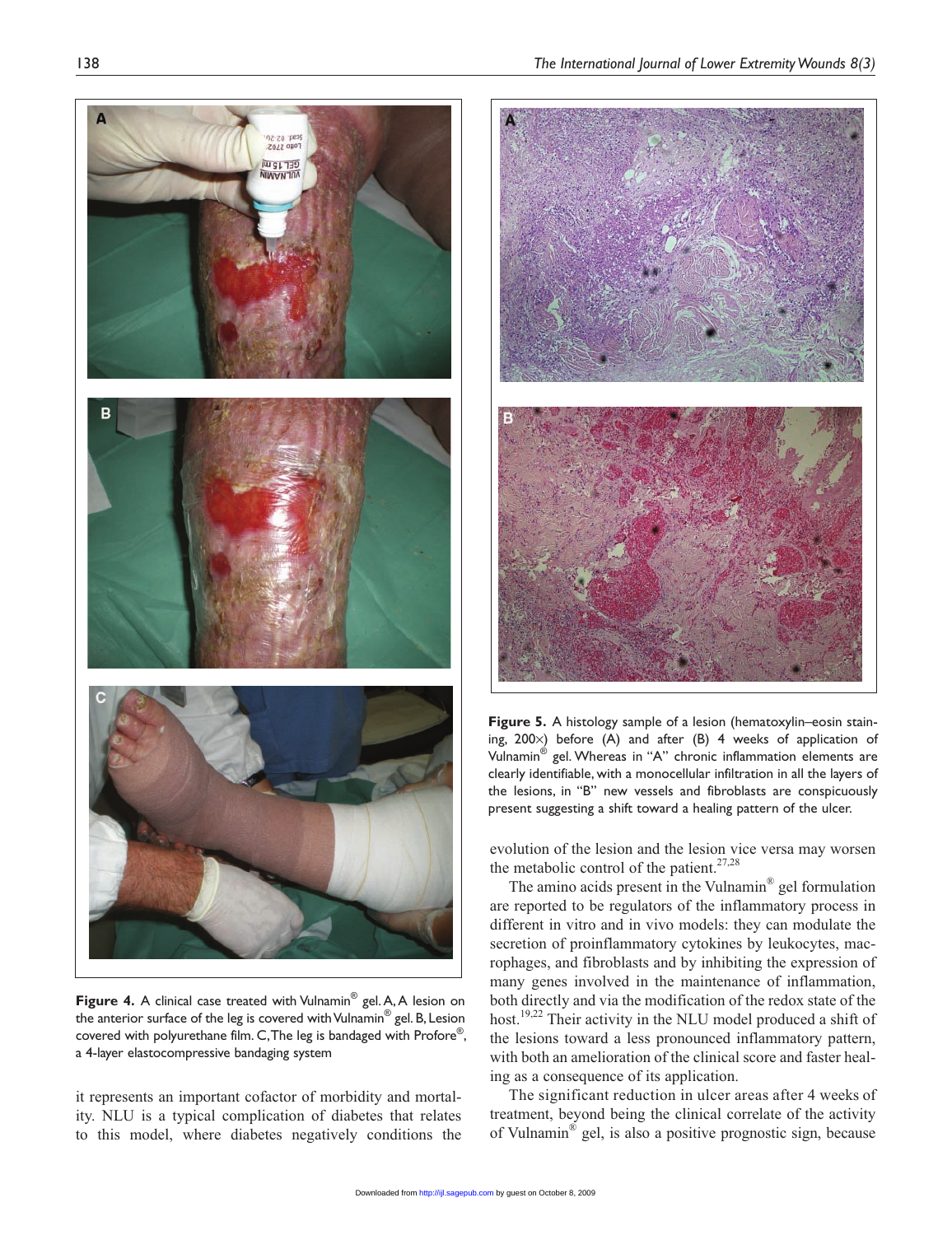it has been demonstrated that a reduction of the area of the lesions during the first 4 weeks of treatment may have prognostic value in diabetic foot patients<sup>29</sup>; the observations in this study suggest that Vulnamin® gel and 4-layer bandages may be beneficial and encourage control studies with bigger sample sizes.

A histological sample from one of the patients confirmed our interpretation of the results from the study. A biopsy taken at baseline, involving both the edge and the bottom of the lesion, shows an intense inflammatory infiltrate, with characteristics of mononuclear cells and scarcity of fibloblasts and vessels throughout the lesion (Figure 1A). After 4 weeks of treatment with Vulnamin<sup>®</sup>, the same lesion shows a completely different pattern: a marked reduction in the inflammatory infiltrate is associated with a colonization of the lesions by fibroblasts and newly formed vessels, which constitute the histological markers of the granulating tissue.

This is consistent with the findings of some recent studies that positively correlated the local concentration of endothelial nitric oxide (e-NOS) and ulcer healing, due to its neoangiogenic activity.<sup>30</sup>

The e-NOS concentration is reduced in chronic ulceration, especially in diabetic patients, and the supplementation with essential amino acids has demonstrated to induce the increase of e-NOS both in vitro and in vivo.<sup>31</sup>

Our data demonstrate that Vulnamin® gel, together with elastocompression, is as safe and more effective than the standard gel in inducing a faster and durable healing in NLU.

#### **Declaration of Conflicting Interests**

The authors declared no conflicts of interest with respect to the authorship and/or publication of this article.

#### **Funding**

The authors received no financial support for the research and/or authorship of this article. The Authors thank Errekappa, Milan, for generously providing vulnamin® and inert gel for the study free of charge.

#### **References**

- 1. Reiberg GE, Boyko EJ, Smith DG. Lower extremity foot ulcers and amputations in diabetes. In: National Diabetes Data Group, ed. *Diabetes in America*. 2nd ed. Washington, DC: National Institutes of Health; 1995:409-428.
- 2. Boulton AJ, Vileikyte L, Ragnarson-Tennvall G, Apelqvist J. The global burden of diabetic foot disease. *Lancet*. 2005;366: 1719-1724.
- 3. Centers for Disease Control & Prevention. Lower extremity disease among persons aged  $>$  or  $=$  40 years with or without diabetes—United States 1999-2002. *MMWR Morb Mortal Wkly Rep*. 2005;54:1158-1160.
- 4. Urbancic-Rovan V. Causes of diabetic foot lesions. *Lancet*. 2005;366:1675-1676.
- 5. Boulton AJ. The diabetic foot: from art to science. The 18th Camillo Golgi lecture. *Diabetologia*. 2004;47: 1343-1353.
- 6. Litzelman DK, Marriott DJ, Vinicor F. Independent physiological predictors of foot lesions in patients with NIDDM. *Diabetes Care*. 1997;20:1273-1278.
- 7. Rayman G, Hassan A, Tooke JE. Blood flow in the skin of the foot related to posture in diabetes mellitus. *Br Med J (Clin Res Ed)*. 1986;292:87-90.
- 8. Cacciatori V, Dellera A, Bellavere F, et al. Comparative assessment of peripheral sympathetic function by postural vasoconstriction arteriolar reflex and sympathetic skin response in NIDDM patients. *Am J Med*. 1997;102: 365-370.
- 9. Purewal TS, Goss DE, Watkins PJ, Edmonds ME. Lower limb venous pressure in diabetic neuropathy. *Diabetes Care*. 1995; 18:377-381.
- 10. Reinhardt F, Wetzel T, Vetten S, et al. Peripheral neuropathy in chronic venous insufficiency. *Muscle Nerve*. 2000;23:883-887.
- 11. Uccioli L, Mancini L, Giordano A, et al. Lower limb arteriovenous shunts, autonomic neuropathy and diabetic foot. *Diabetes Res Clin Pract*. 1992;16:123-130.
- 12. Brem H, Tomic-Canic M, Tarnovskaya A, et al. Healing of elderly patients with diabetic foot ulcers, venous stasis ulcers, and pressure ulcers. *Surg Technol Int*. 2003;11: 161-167.
- 13. Bowering CK. Use of layered compression bandages in diabetic patients. Experience in patients with lower leg ulceration, peripheral edema, and features of venous and arterial disease. *Adv Wound Care*. 1998;11:129-135.
- 14. Falanga V. Wound healing and its impairment in the diabetic foot. *Lancet*. 2005;366:1736-1743.
- 15. Loots MA, Lamme EN, Zeegelaar J, Mekkes JR, Bos JD, Middelkoop E. Differences in cellular infiltrate and extracellular matrix of chronic diabetic and venous ulcers versus acute wounds. *J Invest Dermatol*. 1998;111:850-857.
- 16. Favia G, Mariggio MA, Maiorano F, Cassano A, Capodiferro S, Ribatti D. Accelerated wound healing of oral soft tissues and angiogenic effect induced by a pool of aminoacids combined to sodium hyaluronate. *J Biol Regul Homeost Agents*. 2008;22: 109-116.
- 17. Allison DD, Grande-Allen KJ. Review. Hyaluronan: a powerful tissue engineering tool. *Tissue Eng*. 2006;12: 2131- 2140.
- 18. Price RD, Myers S, Leigh IM, Navsaria HA. The role of hyaluronic acid in wound healing: assessment of clinical evidence. *Am J Clin Dermatol*. 2005;6:393-402.
- 19. Gundersen Y, Vaagenes P, Os Ø, Pillgram-Larsen J, Sundnes KO, Opstad PK. Capacity of glycine to modulate early inflammatory disturbances after serious gunshot injuries in the pig. *Scand J Clin Lab Invest*. 2007;67:143-153.
- 20. Bao F, John SM, Chen Y, Mathison RD, Weaver LC. The tripeptide phenylalanine-(D) glutamate-(D) glycine modulates leukocyte infiltration and oxidative damage in rat injured spinal cord. *Neuroscience*. 2006;140:1011-1022.
- 21. Cruz M, Maldonado-Bernal C, Mondragón-Gonzalez R, et al. Glycine treatment decreases proinflammatory cytokines and increases interferon-gamma in patients with type 2 diabetes. *J Endocrinol Invest*. 2008;31:694-699.
- 22. Anbanandam A, Albarado DC, Tirziu DC, Simons M, Veeraraghavan S. Molecular basis for proline- and arginine-rich peptide inhibition of proteasome. *J Mol Biol*. 2008;384:219-227.